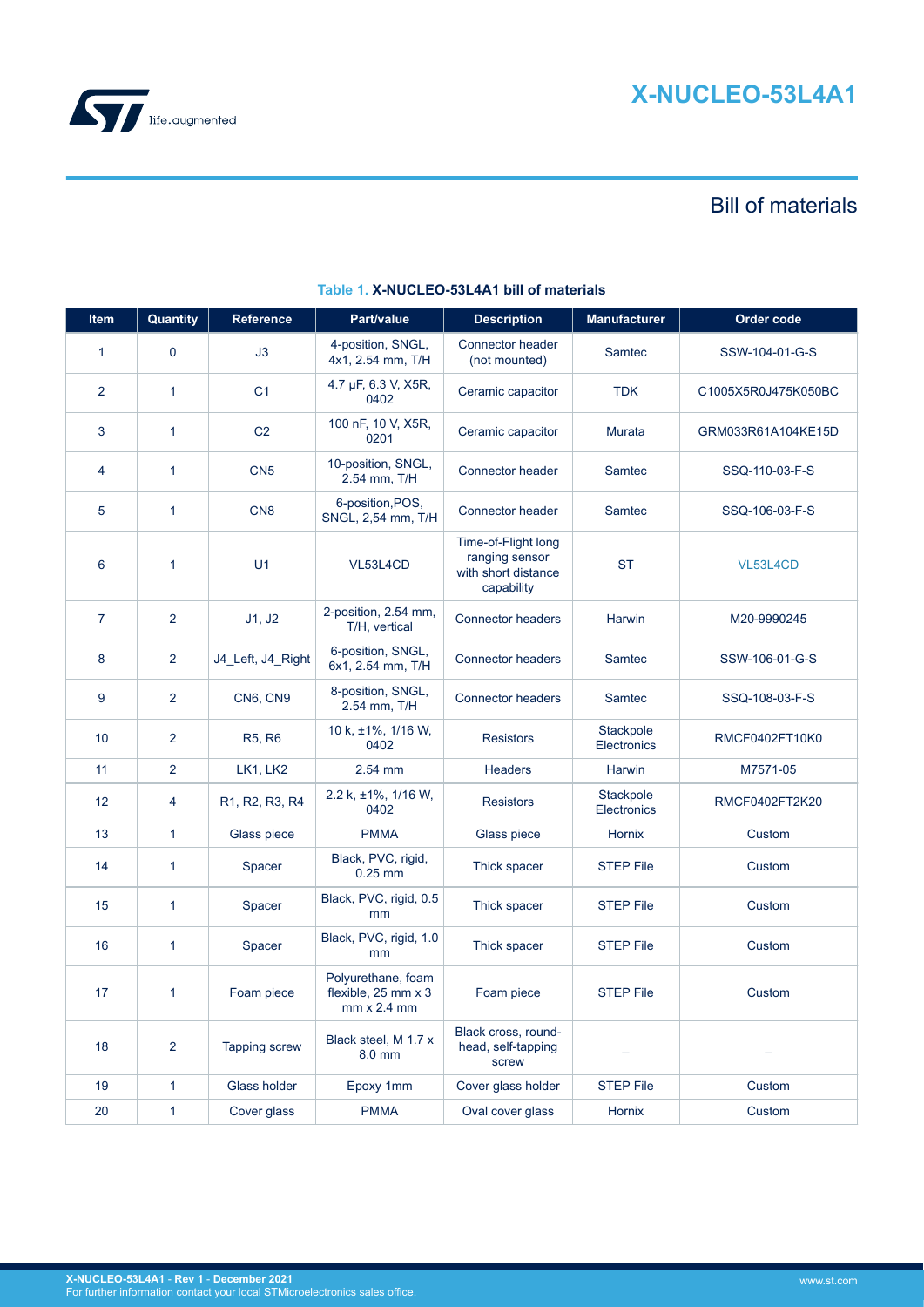## **Evaluation board license agreement**

*Important: All information on this document is subject to this Evaluation Board License Agreement.*

By using this evaluation board or kit (together with all related software, firmware, components, and documentation provided by ST, "Evaluation Board"), You ("You") are agreeing to be bound by the terms and conditions of this Evaluation Board License Agreement ("Agreement"). Do not use the Evaluation Board until You have read and agreed to this Agreement. Your use of the Evaluation Board constitutes Your acceptance of this Agreement.

#### **LICENSE**

STMicroelectronics ("ST") grants You the right to use the enclosed Evaluation Board offering limited features only to evaluate and test ST products solely for Your evaluation and testing purposes in a research and development setting. The Evaluation Board shall not be, in any case, directly or indirectly assembled as a part in any production of Yours as it is solely developed to serve evaluation purposes and has no direct function and is not a finished product. If software and/or firmware is accompanied by a separate end user license agreement ("EULA"), then such software and/or firmware shall be governed by such EULA.

## **EVALUATION BOARD STATUS**

The Evaluation Board offers limited features allowing You only to evaluate and test the ST products. The Evaluation Board is not intended for consumer or household use. You are not authorized to use the Evaluation Board in any production system, and it may not be offered for sale or lease, or sold, leased or otherwise distributed for commercial purposes. If the Evaluation Board is incorporated in an evaluation system, the evaluation system may be used by You solely for Your evaluation and testing purposes. Such evaluation system may not be offered for sale or lease or sold, leased or otherwise distributed for commercial purposes and must be accompanied by a conspicuous notice as follows: "This device is not, and may not be, offered for sale or lease, or sold or leased or otherwise distributed for commercial purposes".

## **OWNERSHIP AND COPYRIGHT**

Title to the Evaluation Board remains with ST and/or its licensors. You may not remove any copyright or other proprietary rights notices without prior written authorization from ST. You may make one copy of the software and/or firmware of the Evaluation Board for back up or archival purposes provided that You reproduce and apply to such copy any copyright or other proprietary rights notices included on or embedded in the software and/or firmware. You agree to prevent any unauthorized copying in whole or in part of the Evaluation Board.

#### **RESTRICTIONS AND WARNINGS**

Before You handle or use the Evaluation Board, You must carefully review any related documentation provided by ST. Such documentation may contain important warnings. You shall comply with all such warnings and other instructions and employ reasonable safety precautions in using the Evaluation Board. Failure to do so may result in death, personal injury, or property damage. If You have any questions regarding the safe usage of the Evaluation Board, You should contact ST for guidance.

You may not sell, assign, sublicense, lease, rent or otherwise distribute the Evaluation Board for commercial purposes, in whole or in part, or use Evaluation Board in a production system, with the exception that if You are an authorized ST distributor, You may resell the Evaluation Board in compliance with the applicable terms and conditions. Except as provided in this Agreement or as explicitly permitted in the documentation of the Evaluation Board, You may not reproduce the Evaluation Board or modify,

reverse engineer, de-compile or disassemble its software and/or firmware, in whole or in part.

You shall not use the Evaluation Board in any safety critical or functional safety testing, including but not limited to testing of life supporting, military or nuclear applications. ST expressly disclaims any responsibility for such usage which shall be made at Your sole risk, even if ST has been informed in writing of such usage. Unless expressly designated in writing by ST as suitable for use in testing automotive or aerospace applications, You shall not use the Evaluation Board in such testing.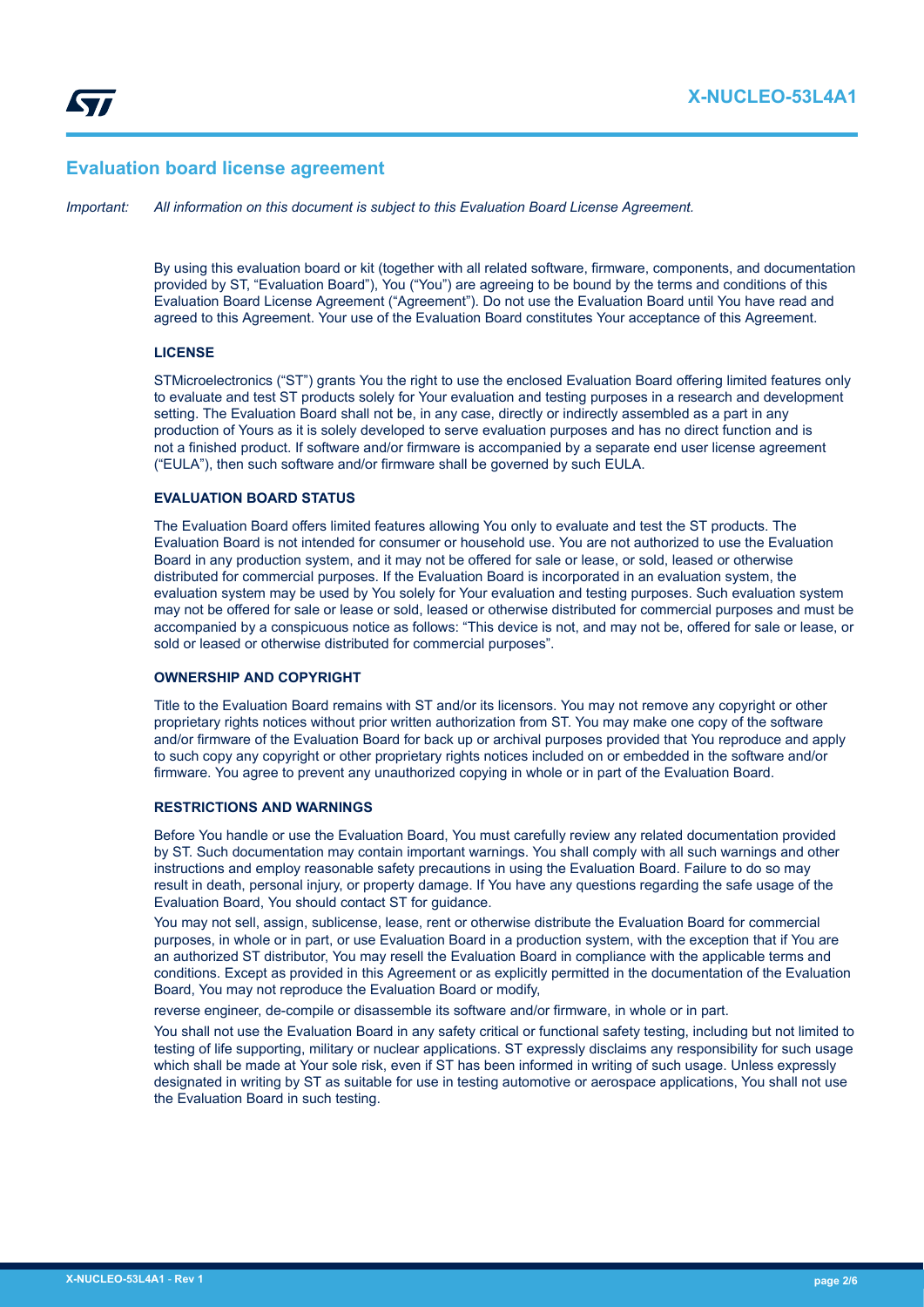## **Notice applicable to Evaluation Boards according to European Regulation**

For the European Regulation of the Evaluation Board, the applicable EU directives are considered, with a particular attention to the Low Voltage Directive (LVD) 2014/35/EU, the Electromagnetic Compatibility (EMC) Directive 2014/30/EU, and the Radio Equipment Directive (RED) 2014/53/EU. If the Evaluation Board is outside the scope of the foregoing Directives, then the General Product Safety Directive (GPSD) 2001/95/EC and Council Directive 93/68/EEC, amending Directive 73/23/EEC on electrical equipment designed for use within certain voltage limits, are applicable.

The Evaluation Board meets the requirements of the Restriction of Hazardous Substances (RoHS 2 or RoHS recast) Directive 2011/65/EU, Annex II, as amended by Directive 2015/863/EU.

#### **Notice applicable to Evaluation Boards not FCC-Approved**

This kit is designed to allow:

- 1. Product developers to evaluate electronic components, circuitry, or software associated with the kit to determine whether to incorporate such items in a finished product and
- 2. Software developers to write software applications for use with the end product.

This kit is not a finished product and when assembled may not be resold or otherwise marketed unless all required FCC equipment authorizations are first obtained. Operation is subject to the condition that this product not cause harmful interference to licensed radio stations and that this product accept harmful interference. Unless the assembled kit is designed to operate under part 15, part 18 or part 95 of 47 CFR, Chapter I ("FCC Rules"), the operator of the kit must operate under the authority of an FCC license holder or must secure an experimental authorization under part 5 of this chapter.

#### **For Evaluation Boards annotated as FEDERAL COMMUNICATIONS COMMISSION (FCC) Part 15 Compliant**

- **FCC Interference Statement for Class A Evaluation Boards**: This equipment has been tested and found to comply with the limits for a Class A digital device, pursuant to part 15 of the FCC Rules. These limits are designed to provide reasonable protection against harmful interference when the equipment is operated in a commercial environment. This equipment generates, uses, and can radiate radio frequency energy and, if not installed and used in accordance with the instruction manual, may cause harmful interference to radio communications. Operation of this equipment in a residential area is likely to cause harmful interference in which case the user will be required to correct the interference at his own expense.
- **FCC Interference Statement for Class B Evaluation Boards**: This equipment has been tested and found to comply with the limits for a Class B digital device, pursuant to part 15 of the FCC Rules. These limits are designed to provide reasonable protection against harmful interference in a residential installation. This equipment generates, uses and can radiate radio frequency energy and, if not installed and used in accordance with the instructions, may cause harmful interference to radio communications. However, there is no guarantee that interference will not occur in a particular installation. If this equipment does cause harmful interference to radio or television reception, which can be determined by turning the equipment off and on, the user is encouraged to try to correct the interference by one or more of the following measures:
	- Reorient or relocate the receiving antenna.
	- Increase the separation between the equipment and receiver.
	- Connect the equipment to an outlet on a circuit different from that to which the receiver is connected.
	- Consult the dealer or an experienced radio/TV technician for help.
- This device complies with part 15 of the FCC Rules. Operation is subject to the following two conditions: (1) This device may not cause harmful interference, and (2) this device must accept any interference received, including interference that may cause undesired operation. Changes or modifications not expressly approved by the party responsible for compliance could void the user's authority to operate the equipment.

#### **WARRANTY**

ST WARRANTS THAT IT HAS THE RIGHT TO PROVIDE THE EVALUATION BOARD TO YOU. THIS WARRANTY IS PROVIDED BY ST IN LIEU OF ALL OTHER WARRANTIES, WRITTEN OR ORAL, STATUTORY, EXPRESS OR IMPLIED, INCLUDING ANY WARRANTY AS TO MERCHANTABILITY, NON-INFRINGEMENT, FITNESS FOR ANY PARTICULAR PURPOSE, OR UNINTERRUPTED OR ERROR-FREE OPERATION, ALL OF WHICH ARE EXPRESSLY DISCLAIMED. THE EVALUATION BOARD IS PROVIDED "AS IS".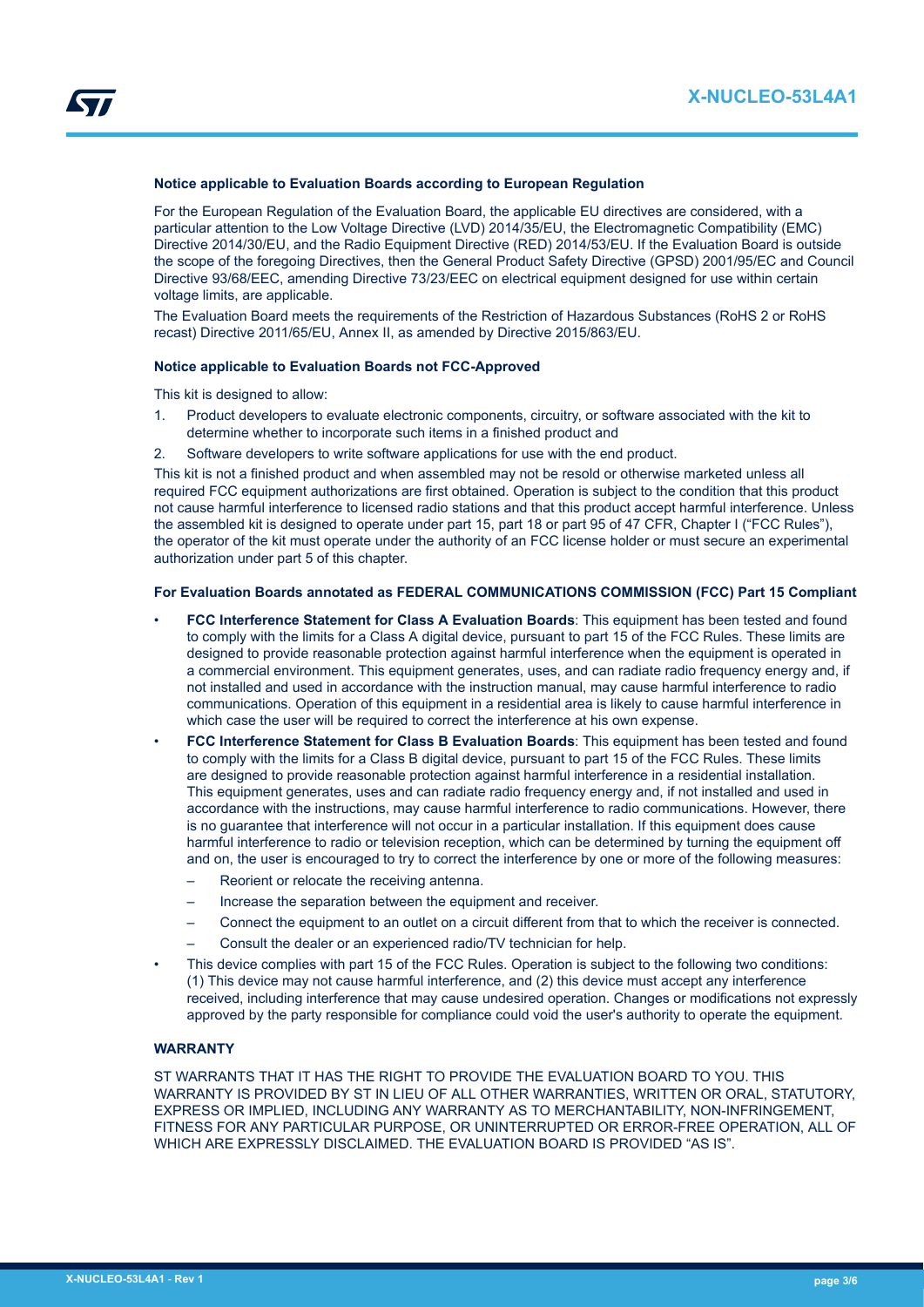YOU WARRANT TO ST THAT YOU WILL ENSURE THE EVALUATION BOARD IS USED ONLY BY ELECTRONICS EXPERTS WHO UNDERSTAND THE DANGERS OF HANDLING AND USING SUCH ITEMS, YOU ASSUME ALL RESPONSIBILITY AND LIABILITY FOR ANY IMPROPER OR UNSAFE HANDLING OR USE OF THE EVALUATION BOARD BY YOU, YOUR EMPLOYEES, AFFILIATES, CONTRACTORS, AND DESIGNEES.

## **LIMITATION OF LIABILITIES**

IN NO EVENT SHALL ST BE LIABLE TO YOU, WHETHER IN CONTRACT, TORT (INCLUDING NEGLIGENCE), STRICT LIABILITY, OR ANY OTHER LEGAL THEORY, FOR ANY INDIRECT, SPECIAL, CONSEQUENTIAL, INCIDENTAL, PUNITIVE, OR EXEMPLARY DAMAGES WITH RESPECT TO ANY MATTERS RELATING TO THIS AGREEMENT, REGARDLESS OF WHETHER ST HAS BEEN ADVISED OF THE POSSIBILITY OF THE SAME. IN NO EVENT SHALL ST'S LIABILITY ARISING OUT OF THIS AGREEMENT IN THE AGGREGATE EXCEED THE AMOUNT PAID BY YOU UNDER THIS AGREEMENT FOR THE PURCHASE OF THE EVALUATION BOARD, OR TEN UNITED STATES DOLLARS (\$10.00) IF NO PURCHASE PRICE WAS PAID.

## **INDEMNIFICATION**

You shall, at Your expense, defend ST and its Affiliates against a claim or action brought by a third party for infringement or misappropriation of any patent, copyright, trade secret or other intellectual property right of a third party to the extent resulting from (1) Your combination of the Evaluation Board with any other component, system, software, or firmware, (2) Your modification of the Evaluation Board, or (3) Your use of the Evaluation Board in a manner not permitted under this Agreement.

You shall indemnify ST and its Affiliates against and pay any resulting costs and damages finally awarded against ST or its Affiliates or agreed to in any settlement, provided that You have sole control of the defense and settlement of the claim or action, and ST cooperates in the defense and furnishes all related evidence under its control at Your expense. ST will be entitled to participate in the defense of such claim or action and to employ counsel at its own expense.

"Affiliates" means any corporation or other entity directly or indirectly controlled by, controlling or under common control with the entity in question, for so long as such ownership exists. "Control" means the direct or indirect beneficial ownership of more than fifty (50%) percent of the stock or other equity interests entitled to vote for the election of directors or an equivalent governing body. Any such corporation or other legal entity shall be deemed to be an Affiliate of such Party only as long as such Control exists.

## **TERMINATION**

ST may terminate this Agreement without notice if You breach this Agreement. Upon termination, You shall immediately destroy or return all copies of the software, firmware, and documentation of the Evaluation Board to ST and certify in writing to ST that You have done so.

## **APPLICABLE LAW AND JURISDICTION**

This Agreement shall be governed, construed and enforced in accordance with the laws of Switzerland, without regard to its conflict of laws rules. The UN Convention on Contracts for the International Sale of Goods shall not apply to this Agreement. In case of dispute and in the absence of an amicable settlement, the only competent jurisdiction shall be the Courts of Geneva, Switzerland. Any breach of this Agreement by You may result in irreparable damage to ST for which ST will not have an adequate remedy at law. Accordingly, in addition to any other remedies and damages available, You acknowledge and agree that ST may immediately seek enforcement of this Agreement in any jurisdiction by means of specific performance or injunction, without any requirement to post a bond or other security.

## **SEVERABILITY**

If any provision of this agreement is or becomes, at any time or for any reason, unenforceable or invalid, no other provision of this agreement shall be affected thereby, and the remaining provisions of this agreement shall continue with the same force and effect as if such unenforceable or invalid provisions had not been inserted in this Agreement. In addition, any unenforceable or invalid provision shall be deemed replaced by a provision that is valid and enforceable and that comes closest to expressing the intention of the unenforceable or invalid provision.

#### **WAIVER**

The waiver by either party of any breach of any provision of this Agreement shall not operate or be construed as a waiver of any other or a subsequent breach of the same or a different provision.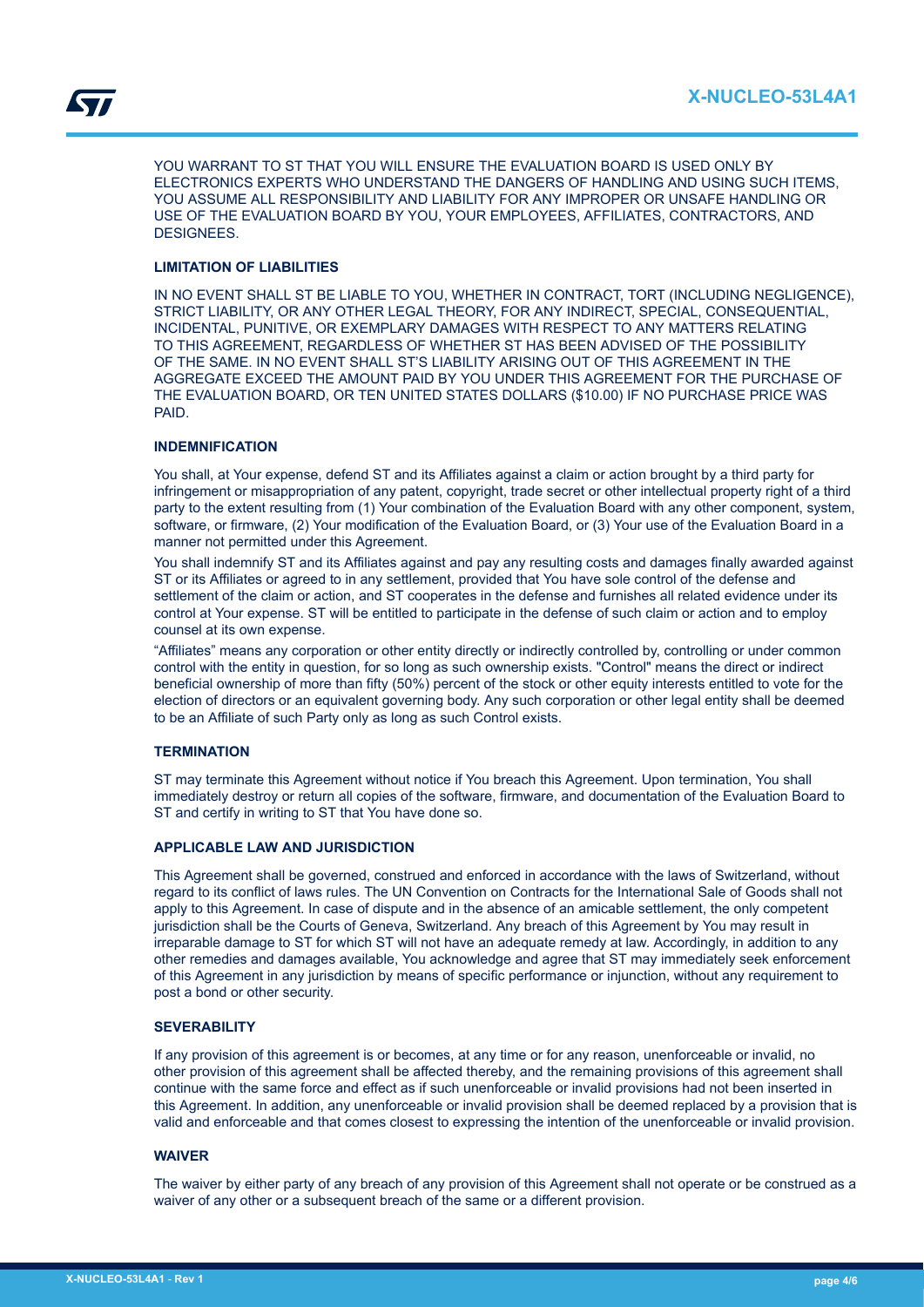

## **RELATIONSHIP OF THE PARTIES**

Nothing in this Agreement shall create, or be deemed to create, any joint venture, partnership, principal-agent, employer-employee or other relationship between the Parties, except that of independent contractors. Neither Party has the authority or power to bind, to contract in the name of, or to create a liability for the other in any way or for any purpose.

#### **SURVIVAL**

Any provision of this Agreement which imposes an obligation after termination of this Agreement shall survive the termination of this Agreement.

## **SECTION HEADINGS**

Section headings are inserted for convenience only and shall not be used to interpret this Agreement.

## **WASTE AND RECYCLING**

**The Evaluation Board is not to be disposed of as urban waste. At the end of its life cycle, differentiated waste collection must be followed.** Consult the local authorities for more information on the proper disposal channels. It is mandatory to separately collect the Evaluation Board and make sure it is delivered it to the appropriate waste management and recycling centers.

As of 15 August 2018, in all the countries belonging to the European Union, the Evaluation Board is subject to the WEEE Directive 2012/19/EU requirement; therefore, it is forbidden to dispose of the Evaluation Board as undifferentiated waste or with other domestic wastes. Consult the local authorities for more information on the proper recycling centers.

Disposing of the Evaluation Board incorrectly may cause damage to the environment and may be subject to fines based on specific countries' rules.